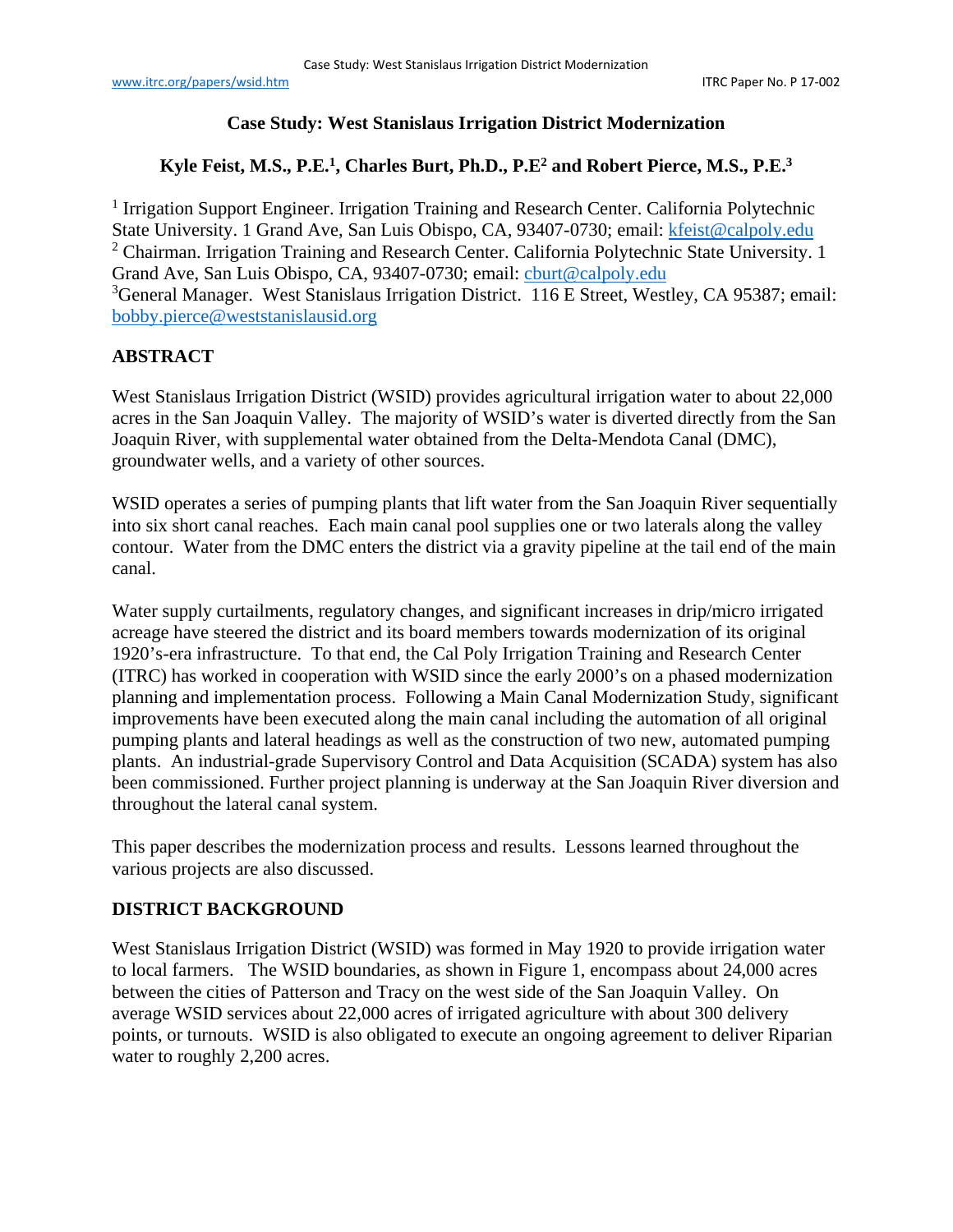



<span id="page-1-0"></span>WSID currently utilizes three sources of water, each with unique constraints, as listed in [Table 1.](#page-2-0)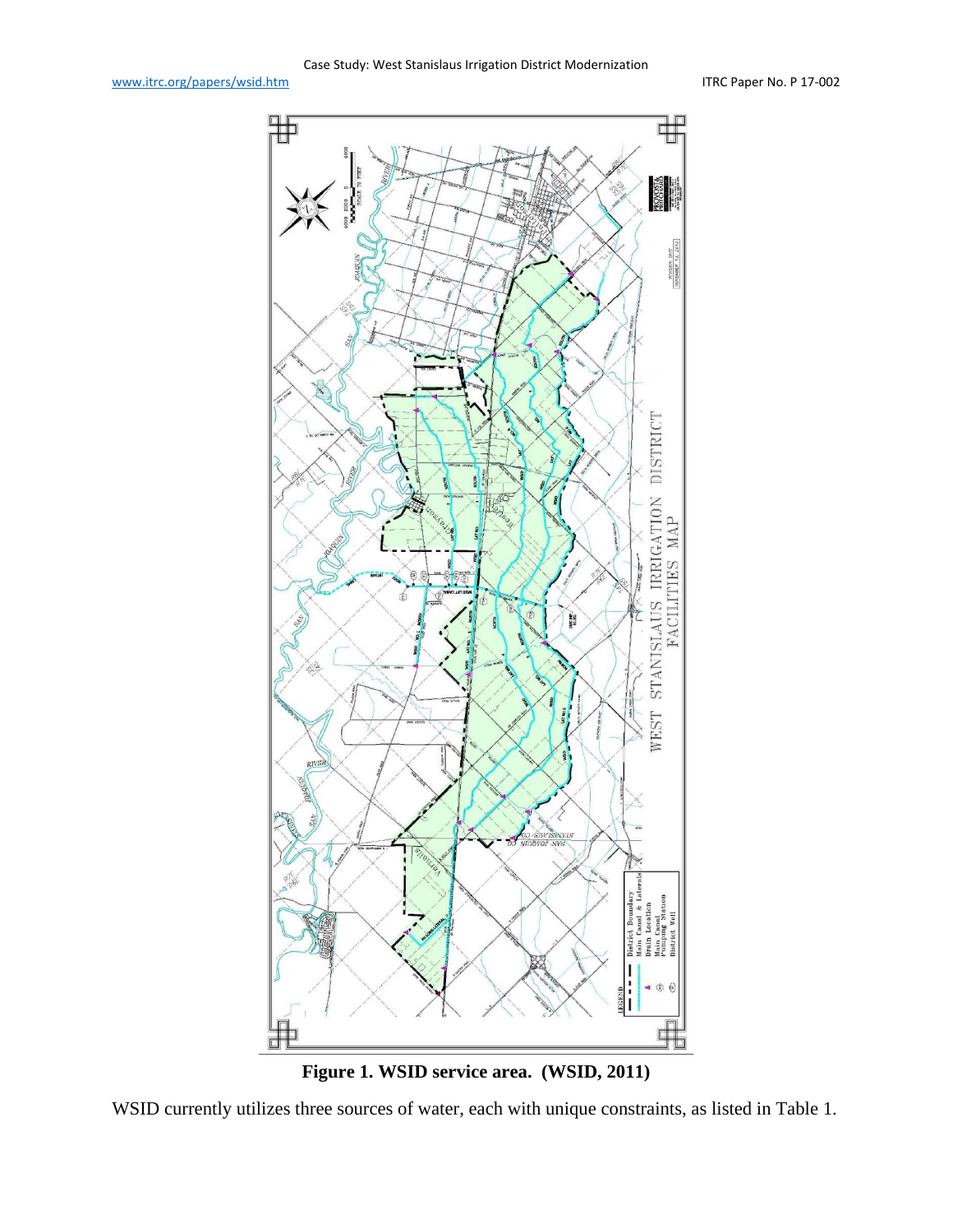<span id="page-2-0"></span>

| Source description  | Typical diversion rate<br>or volume | Constraints of Use                           | Water Use  |
|---------------------|-------------------------------------|----------------------------------------------|------------|
| San Joaquin River   | 307 CFS                             | Pumping is reduced<br>during low river stage | Riparian   |
|                     |                                     | Periods of low water<br>quality              | Irrigation |
| Delta-Mendota Canal | 50,000 AF                           | Supply volume and<br>timing fluctuates       |            |
| Groundwater wells   | Variable                            | Limited number of<br>wells                   | Irrigation |
|                     |                                     | Variable water<br>quality                    |            |

#### **Table 1. Current WSID water supplies**

## **ORIGINAL INFRASTRUCTURE**

As shown in **[Figure](#page-1-0)** 1, San Joaquin River water enters the district via an approximately 2.2 mile long Intake Channel. Without any check structures, the Intake Channel water level fluctuates with changes in river stage. Water is pumped into the WSID Main Canal at Pumping Plant 1 from the intake channel.

The Main Canal is a series of six short pools that flow in a southwesterly direction, roughly perpendicular to the contour. Main Canal pool lengths are short and varied. Each pool is supplied by a pumping plant, consisting of a group of single speed pumps at the upstream end. Water is diverted into two laterals at roughly the mid-point of each Main Canal pool.

Each lateral is identified by its Main Canal pool number and direction of flow, north or south (e.g. 1 North, 2 South) along the valley contour. The Main Canal pools, pumping plants and laterals are summarized in [Table 2.](#page-3-0)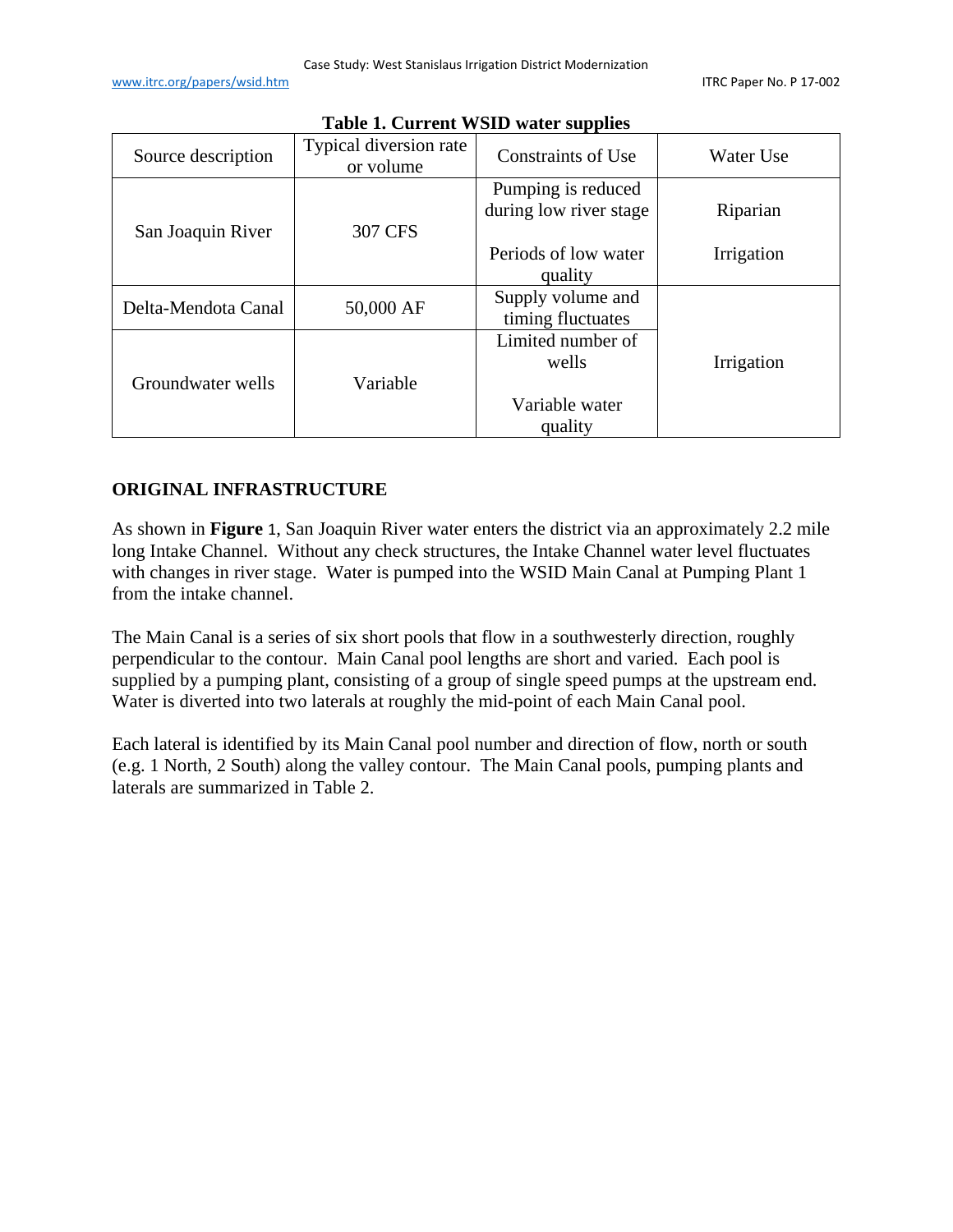<span id="page-3-0"></span>

|                   |                | Upstream | 2011 Total      | Pool     |
|-------------------|----------------|----------|-----------------|----------|
| Approximate       | Upstream       | pumping  | irrigable acres | supplies |
| pool length       | pumping        | plant    | served by pool  | two      |
| (m <sub>i</sub> ) | plant ID       | capacity | laterals        | lateral  |
|                   |                | (CFS)    |                 | canals   |
| 0.75              |                | 310      | 818             |          |
| 0.5               | $\overline{2}$ | 280      | 3,211           |          |
| 1.0               | 3              | 280      | 2,123           |          |
| 0.55              | 4              | 257      | 7,364           | All      |
| 0.45              | 5              | 117      | 4,662           |          |
| $0.33**$          | 6              | 102      | 4,184           |          |
|                   |                |          |                 |          |

**Table 2. Main canal and lateral summary**

\*\* Pool 6 is a tee pool

A gravity pipeline from the DMC was brought online in 1953 to provide supplemental water to the district. DMC water entered the district at the downstream end of Pool 6.

Each lateral heading was equipped with a Danaidean gate and a downstream suppressed weir. The weir was used for lateral canal flow measurement. The lateral canals are relatively long with periodic check structures consisting of either flashboard weirs or undershot gates used to raise the upstream water levels for irrigation deliveries. Typical lateral flow rates range from 15 to 90 CFS.

# **ORIGINAL OPERATIONS**

Relative to many other districts, the original operations within WSID were unique:

- 1. Various combinations of single speed pumps at each Main Canal pump station were turned on to meet the accumulated downstream flow demand. Excess flow was usually pumped because there was no mechanism to fine tune the pumped flow rate. Any excess flow was returned to the lower, upstream Main Canal Pool using a manually adjusted bypass canal gate.
- 2. At the head of each lateral canal, the Danaidean gates were configured to automatically maintain a target water level over the downstream suppressed weir.
- 3. During the irrigation season, two operation crews staffed the district continuously:
	- a. Main canal (pump) operators
	- b. Lateral canal ditch tenders

# **DRIVERS FOR MODERNIZATION**

WSID operated and maintained infrastructure as described above for more than six decades without major changes since original construction in the early 1900's. Within the past two decades, forward thinking WSID board members and management have shifted priorities. Realizing that standard maintenance would not overcome recent external and internal pressures, WSID began to focus on modernization.

Improvement goals were identified in the following areas: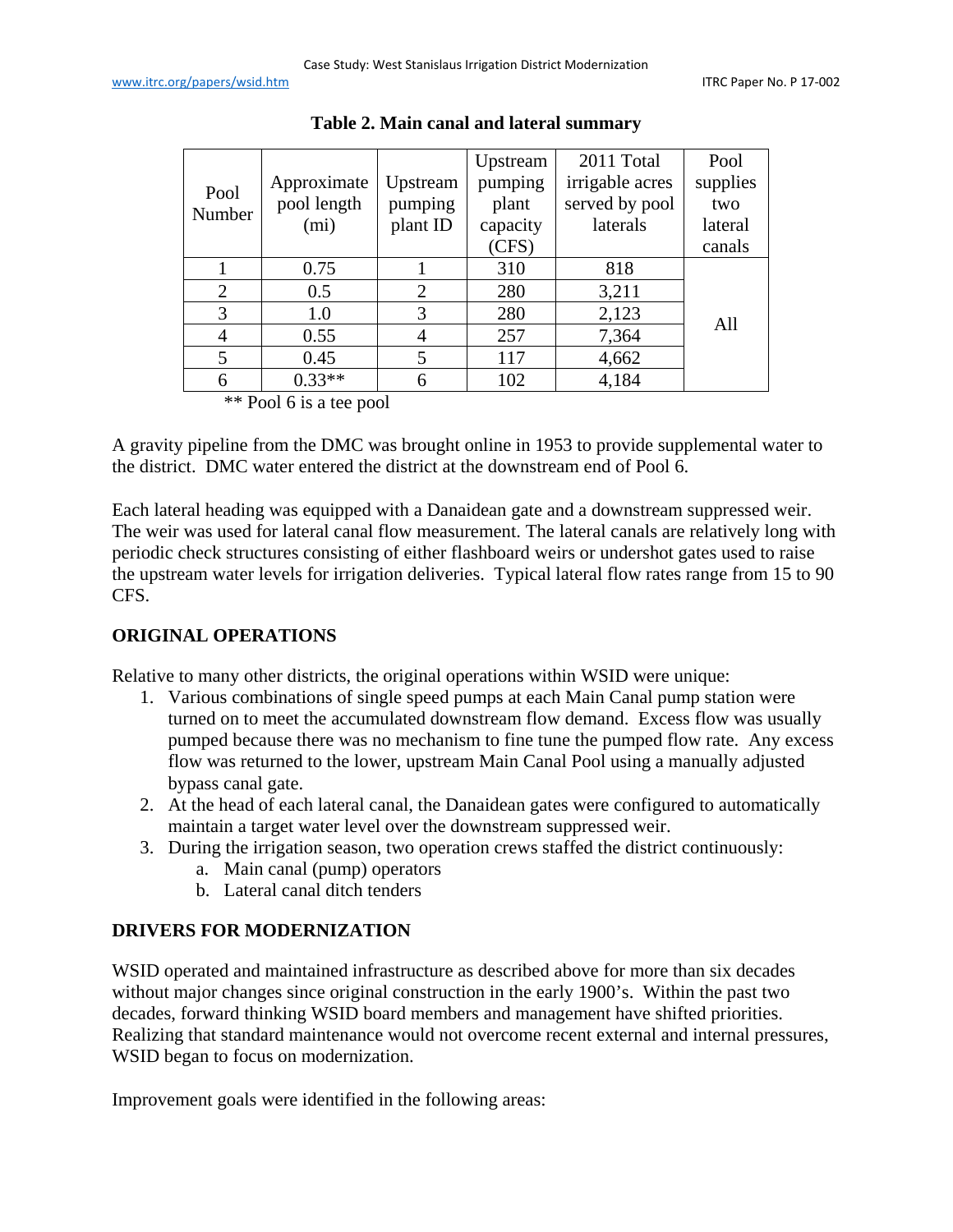- 1. Much of the district infrastructure was in disrepair. For example, the Danaidean gates at many of the lateral headings were no longer working. The complex mechanisms that normally provide automatic gate controls were overridden by manual chain hoists.
- 2. Decreasing operational costs.
	- a. Maintaining multiple operations crews 24/7 during the irrigation season was no longer sustainable. In addition to labor overhead increases, training new operators takes years – operations were more of an "art" than a science, which is difficult to transfer.
	- b. Eliminating bypassed flow at each Pumping Plant could reduce power costs by more precisely matching internal Main Canal pool supply and demand
- 3. Keeping pace with on-farm irrigation practices. As local growers shifted to sprinkler and micro-irrigation, lower flows and increased operational flexibility were required (Burt and Styles, 2000).
- 4. Water supply uncertainty. The frequency of drought conditions further constrained WSID water supplies.
- 5. Regulatory compliance. Increased performance and reporting obligations necessitated new and enhanced monitoring, water delivery equity and record keeping. Examples include US Bureau of Reclamation Water Conservation Criteria, SBx7-7, various Central Valley Water Quality Control Board regulations regarding drainage water standards, etc.

The following tools and services were found to help facilitate modernization:

- 1. State and federal financial assistance. A variety of financial assistance programs have lowered the barriers to entry for smaller districts to participate in more substantial infrastructure projects.
- 2. Technical assistance from key consulting, project management and engineering firms
- 3. Advances in automatic canal control have facilitated more complex and well-performing control schemes (Burt and Piao, 2004).
- 4. New technology. New hardware and software tools have enabled the proliferation of robust supervisory control and data acquisition (SCADA).

# **MODERNIZATION EFFORTS**

WSID has embarked on the following modernization projects:

- 1. Early infrastructure improvements completed by 2001.
- 2. New Pumping Plant and lateral heading automation and renovation. Completed in 2011.
- 3. Main Canal Modernization started in 2011. Implemented in three phases:
	- a. Pumping Plant 1A (PP1A) completed in 2012
	- b. Pumping Plant 5A (PP5A) completed in 2014
	- c. Pumping Plant 3A (PP3A) planning started in 2015
- 4. A sequence of Fish Screen Feasibility Studies, starting in 2010. Project final design, environmental compliance and permitting is ongoing and scheduled to be complete in 2017.
- 5. Lateral Modernization Plan began in 2015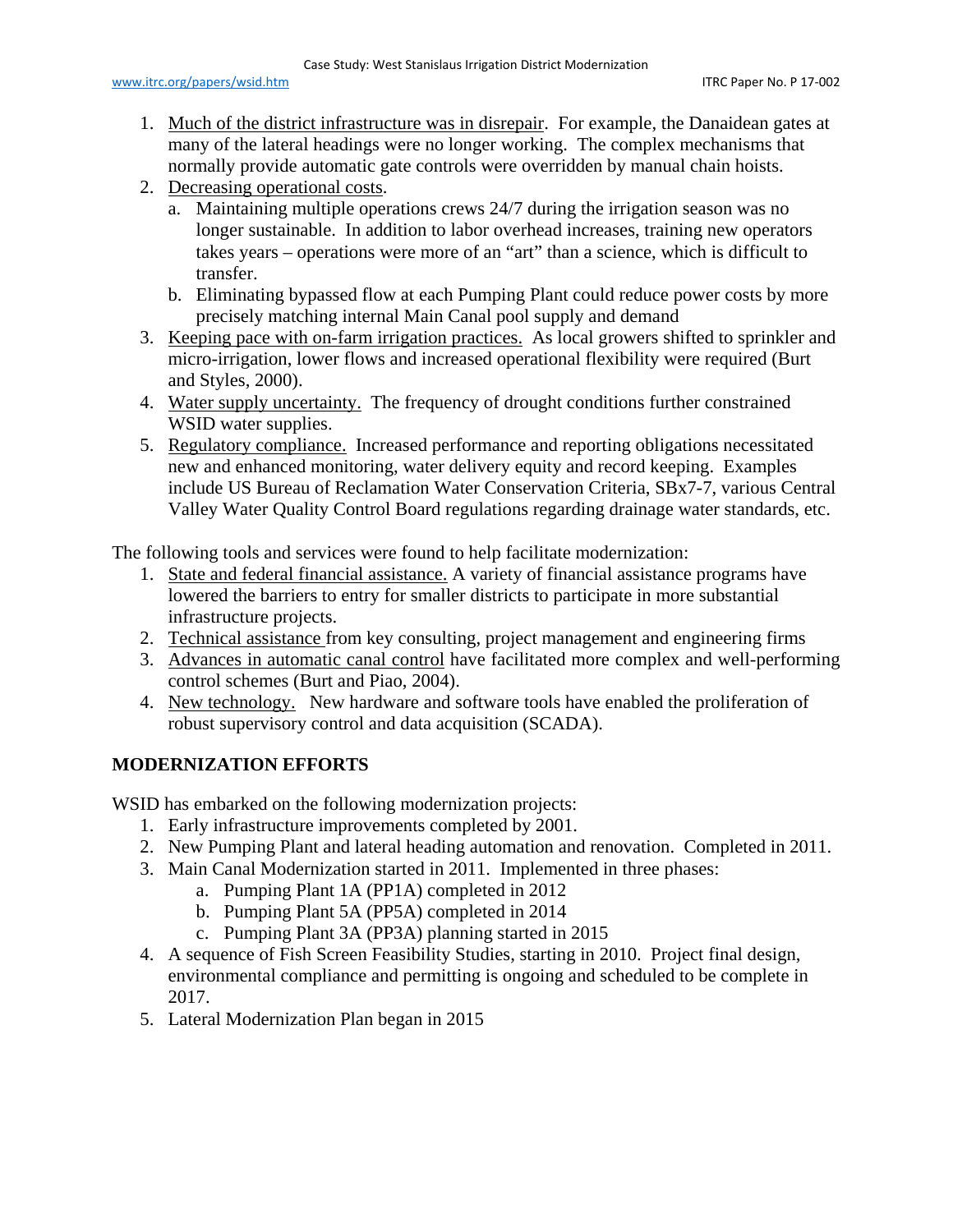## **EARLY IMPROVEMENTS**

Beginning around the year 2000, WSID started its first major Main Canal improvement project. The project involved:

- 1. Automating Pumping Plants 1 through 4 using programmable logic controllers (PLC) as the primary downstream control scheme. As designed:
	- a. One pump in each of the Pumping Plants received a variable frequency drive (VFD) to provide fine flow adjustment.
	- b. The pumps would be controlled to maintain a relatively constant downstream target water level. Based on canal modeling and simulation, the Cal Poly Irrigation Training and Research Center (ITRC) provided the project integrator with tuned control constants and core control logic flow charts, which is perhaps 10% of the complete PLC code required for typical projects. The integrator used these work products to develop the complete PLC code.
	- c. A backup automatic control system using mechanical floats was also in-place for each Pumping Plant.
- 2. A new SCADA base station was installed to provide remote control and monitoring capabilities for the four Pumping Plants, from the WSID office. The SCADA system featured the following major components:
	- a. Lookout Human Machine Interface (HMI) software
	- b. MDS 900 MHz serial radios
	- c. Modbus communications protocol
	- d. Control Microsystems PLCs
	- e. An operator interface terminal (OIT) with keypad and two line display
	- f. Industrial sensors

By 2009, a new district manager was hired. It quickly became evident that:

- 1. The automation was not working, despite the previous manager's testimony to the contrary.
- 2. Many of the components were already outdated or obsolete including the HMI, radios, PLC programming software and the OIT
- 3. Almost no documentation was provided on the SCADA system

Based on these realizations, a complete SCADA and Main Canal Automation replacement was necessary and an easy management decision. A modular upgrade would not be feasible. Lessons learned from this experience regarding automation and SCADA were:

- 1. Extensive SCADA specifications are important.
- 2. District expectations need to be present, reasonable and clear.
- 3. Contracting an integration firm to transpose core control algorithm instructions into PLC code will likely not succeed. The instructions will never be a replacement for controls expertise.
- 4. Quality control and performance verification is critical
- 5. The assured obsolescence of SCADA components should be planned and budgeted for.
- 6. Good documentation can help decrease unnecessary, future SCADA upgrade or maintenance costs

Taking from the lessons above, future modernization projects followed a different process.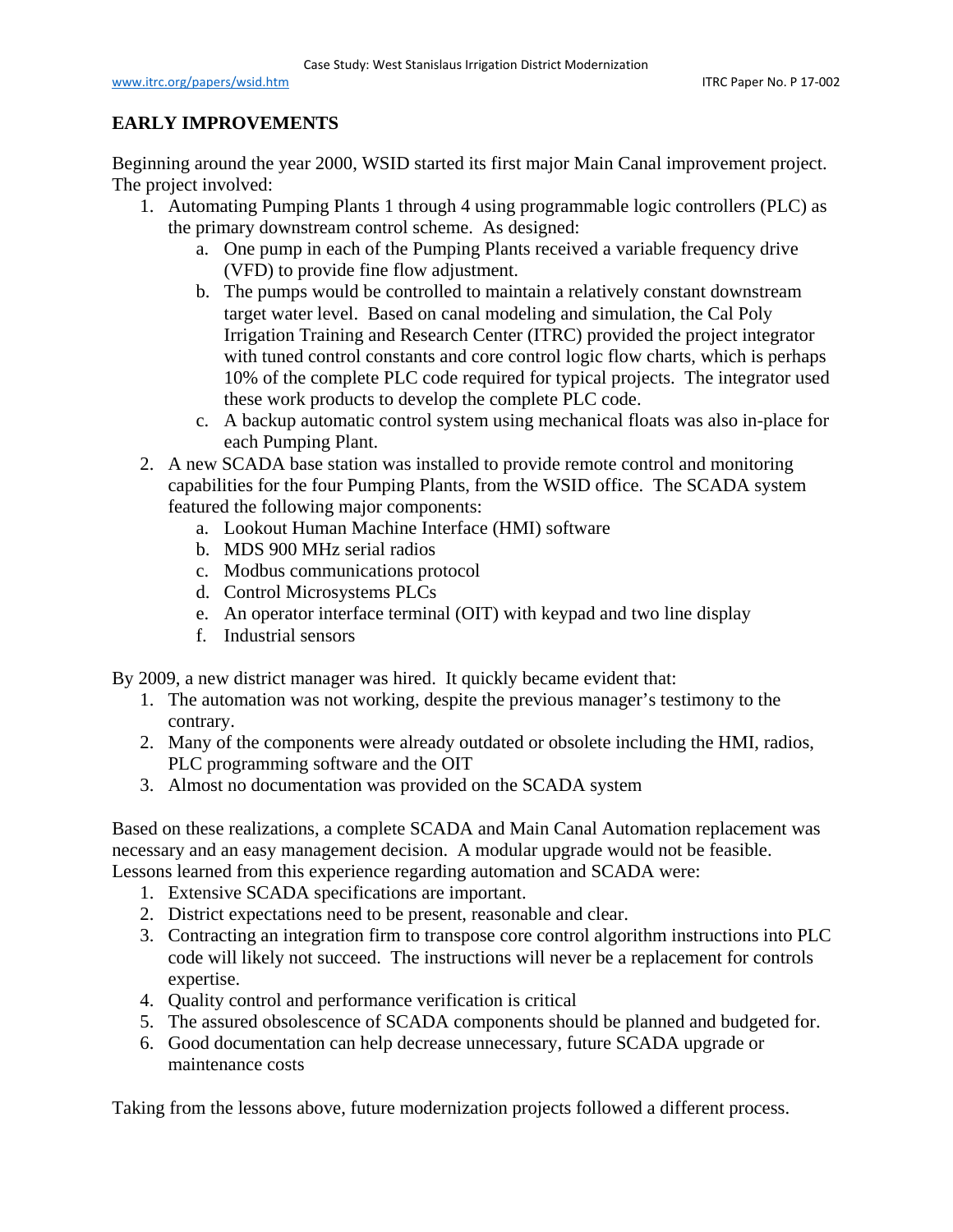## **SCADA REPLACEMENT AND LATERAL HEAD GATE AUTOMATION**

In 2010 through 2011 WSID, began two major improvement projects:

- 1. Complete replacement of the SCADA and automation systems for Pumping Plant 1-4
- 2. Adding new automated lateral headings to the new system

The new SCADA system deviated from the previous version in the following major ways:

- 1. Different hardware and software:
	- a. New, redundant base station servers running ClearSCADA HMI software and an automatic alarm dial out system to alert operators of unexpected system conditions and faults.
	- b. 2.4 GHz Ethernet radios for secure access to PLCs installed in the field for remote code updates
	- c. Large 10 inch operator interface terminal (OIT) touchscreens
	- d. Redundant industrial sensors. Redundant sensors have proven a critical component of robust automation systems. (Burt and Piao, 2004)
- 2. Cal Poly ITRC developed the new PLC control code in-house by building off of the previous tuned control constants and new logic. This single entity was also responsible for developing the SCADA specifications, and programming the PLCs with the control code. This ensured a single organization held responsibility throughout the entire project.

At the lateral headings, the old Danaidean gates were replaced with standard radial gates and electronic actuators. New RTUs and sensors were installed. Additionally, a variety of modifications were made to the lateral heading weirs to improve flow measurement accuracy.

**Results.** There are several very important considerations when examining the control accuracy of the Main Canal:

- 1. The control is automated downstream control. In other words, there are no preprogrammed flow changes at each Pumping Plant.
- 2. Only one pump at each Pumping Plant was equipped with a variable frequency drive (VFD) control.
- 3. The canal pools have very little storage and are relatively short, which creates a very difficult situation for designing stable downstream control.
- 4. The river stage and subsequently the Intake Channel water levels on the supply side of the first Pumping Plant can fluctuate up to 20 feet (compared to a minimum total dynamic head of 21 feet). This meant that special control logic was necessary to account for how pump flows changed not only with varying speed, but with different total dynamic heads.

In general, the new SCADA and automation system performance has been excellent. However like many modernization projects, the realized benefits of the interventions have not been precisely quantified. This is mainly due to the lack of prior, continuous monitoring of key performance indicators such as flow rates and water levels for comparison. As such, some benefits to WSID include:

- 1. Improved Main Canal Pool water level (refer to [Figure 2\)](#page-7-0) and lateral flow rate stability.
- 2. Excess pumping between canal pools has been eliminated
- 3. Shifting labor from operations to customer service and maintenance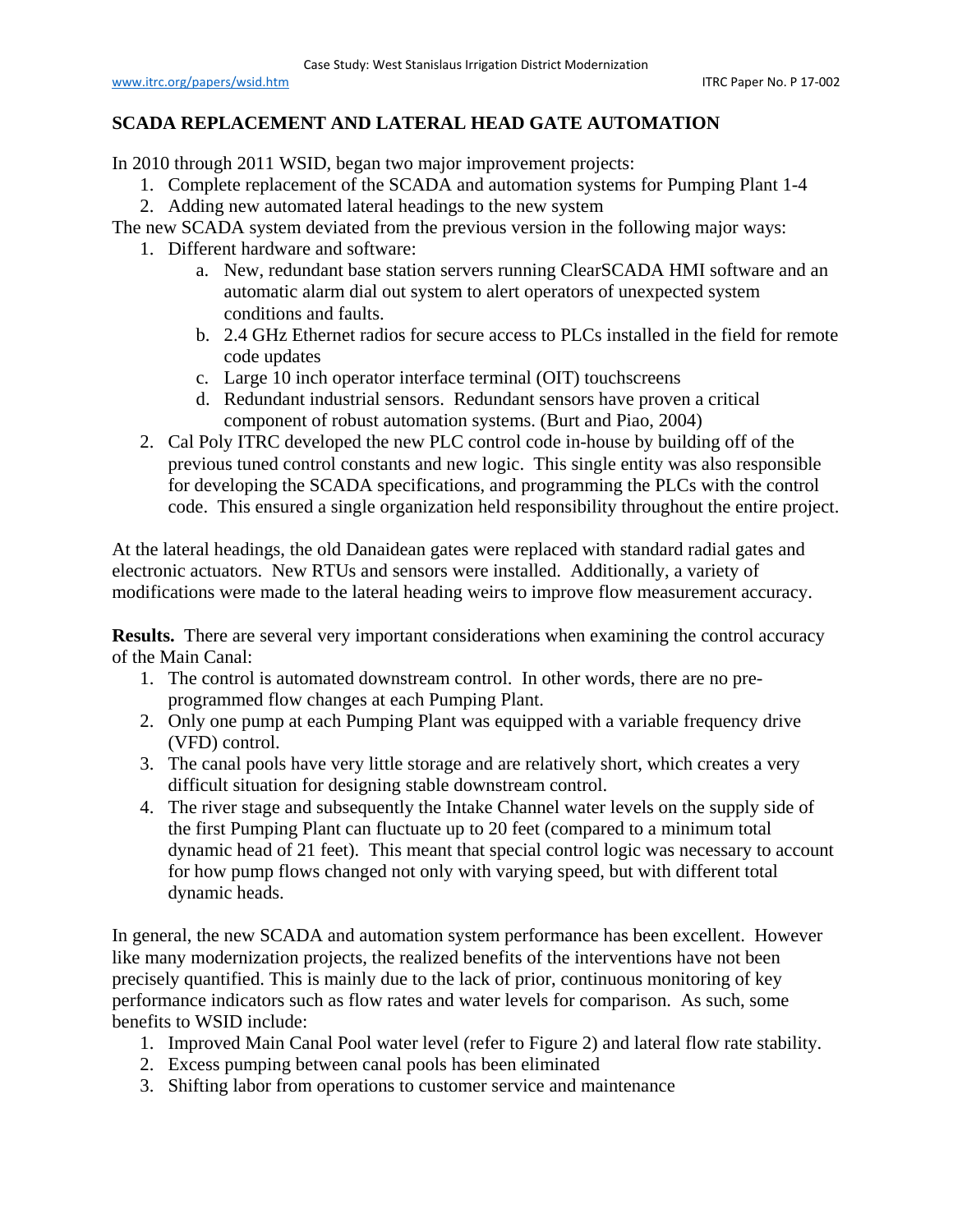- 4. Minimizing operations and management staff anxiety during and after regular business hours
- 5. Reducing operational spill at the lateral canals by approximately 5-10%. Lateral flow rate changes can be preprogrammed and scheduled with more precision.



<span id="page-7-0"></span>**Figure 2. Typical performance trending from Pumping Plant 4 under automatic downstream control, during peak irrigation season. Notice the VFD and single speed reactions required to maintain a relatively constant downstream water level. Individual pump capacities are roughly 40 CFS. Also, the "jumps" in** *Pump Run* **trends indicate pump starts/stops.**

The data set above was analyzed using basic statistics. The results are provided in [Table 3.](#page-8-0)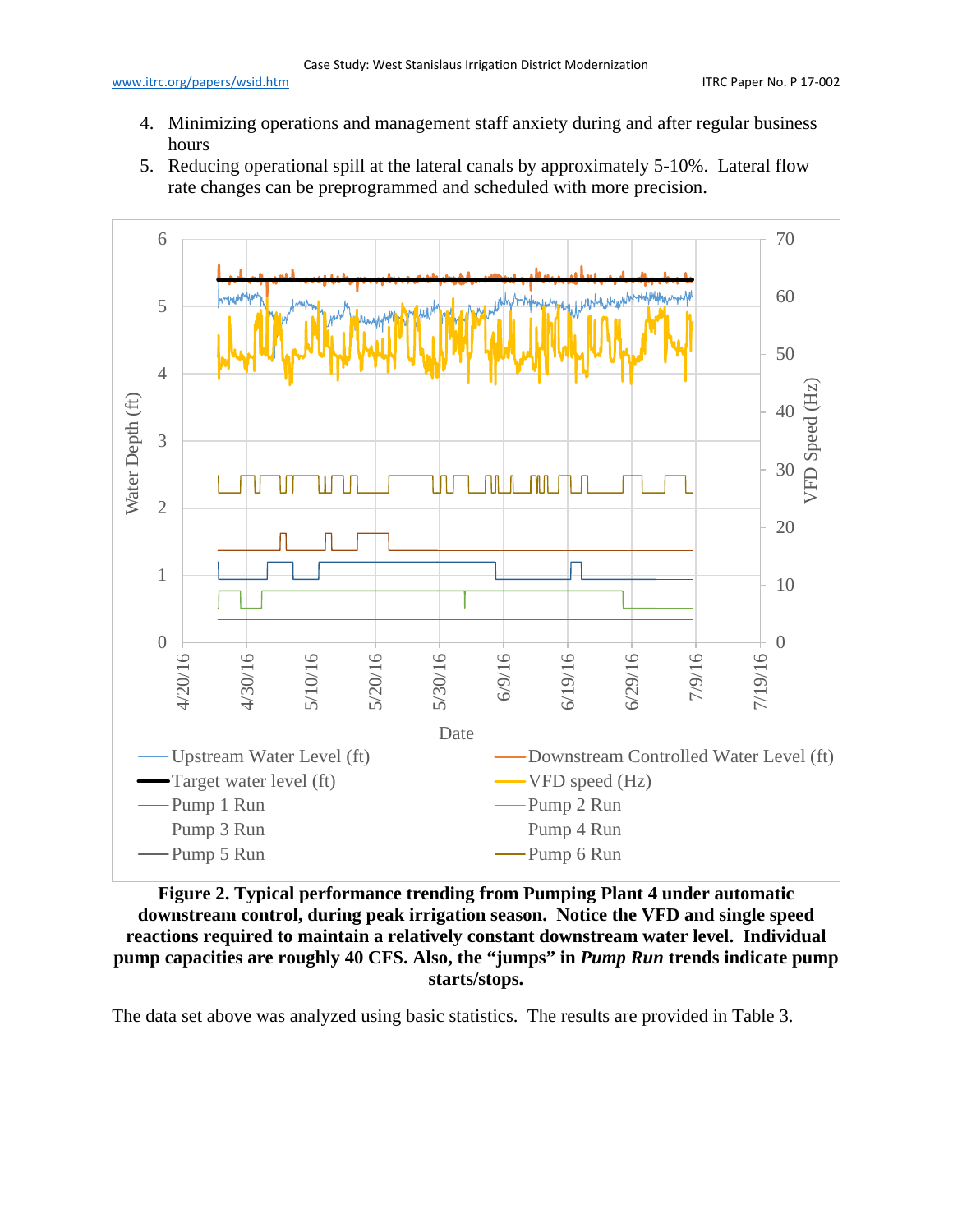### <span id="page-8-0"></span>**Table 3. Typical performance values for the automated Pumping Plants during peak irrigation season. Data from Pumping Plant 4, May to July of 2016**

| Performance statistic                                                  |       |  |
|------------------------------------------------------------------------|-------|--|
| Average controlled water level error (ft)                              |       |  |
| Standard deviation of controlled water level (ft)                      | 0.028 |  |
| Coefficient of variation (standard deviation / mean)<br>0.006          |       |  |
| Maximum percent of time controlled water level is $\vert 0.21 \rangle$ |       |  |
| less than the target minus $0.1$ feet $(\%)$                           |       |  |
| Maximum percent of time controlled water level is                      |       |  |
| greater than target plus $0.1$ feet $(\%)$                             |       |  |

The time period selected was not the best or the worst. An attempt was made to select a sufficient duration to highlight normal operating conditions without uncontrolled events such as maintenance or power outages.

It is also important to note that the project also experienced issues, mostly dealing with intermittent radio communication failures that have been resolved.

# **MAIN CANAL MODERNIZATION**

WSID conceptualized a major Main Canal modernization project and developed a strategic plan, along the way contracting with consultants and engineers to fill in some of the details. The key component of the strategic plan was to construct a new intertie with the DMC to improve operational flexibility and water supply reliability.

The modernization project was also focused on resolving the following issues:

- 1. The distribution of DMC water was limited to a single Main Canal pool because:
	- a. The manual bypass gates at each Pumping Plant were the only mechanisms available to distribute DMC water.
	- b. Main Canal pool capacities hindered the expanded distribution of DMC water to other pools
- 2. The original Pumping Plants were not satisfactorily maintained over the years resulting in severe structural integrity issues.
- 3. WSID was still operating with the original pumps and motors. Overall pumping plant efficiencies ranged from 50% to 65%.

The original Main Canal and Pumping Plants were not designed for the anticipated capacity for DMC deliveries (see [Table 2](#page-3-0)). Therefore, the following system modifications were formulated:

- 1. The main canal would be almost completely bypassed with a series of three new Pumping Plants, each discharging into buried eight foot diameter pipelines. Each buried pipeline would terminate at an existing Main Canal pool with a submerged outlet.
- 2. The buried pipelines would be fitted with automated butterfly valves to serve each Main Canal pool. With the exception of Lateral 1N, all valves would discharge into the existing Main Canal pool near the lateral headings. Lateral 1N would be served directly from the pipeline.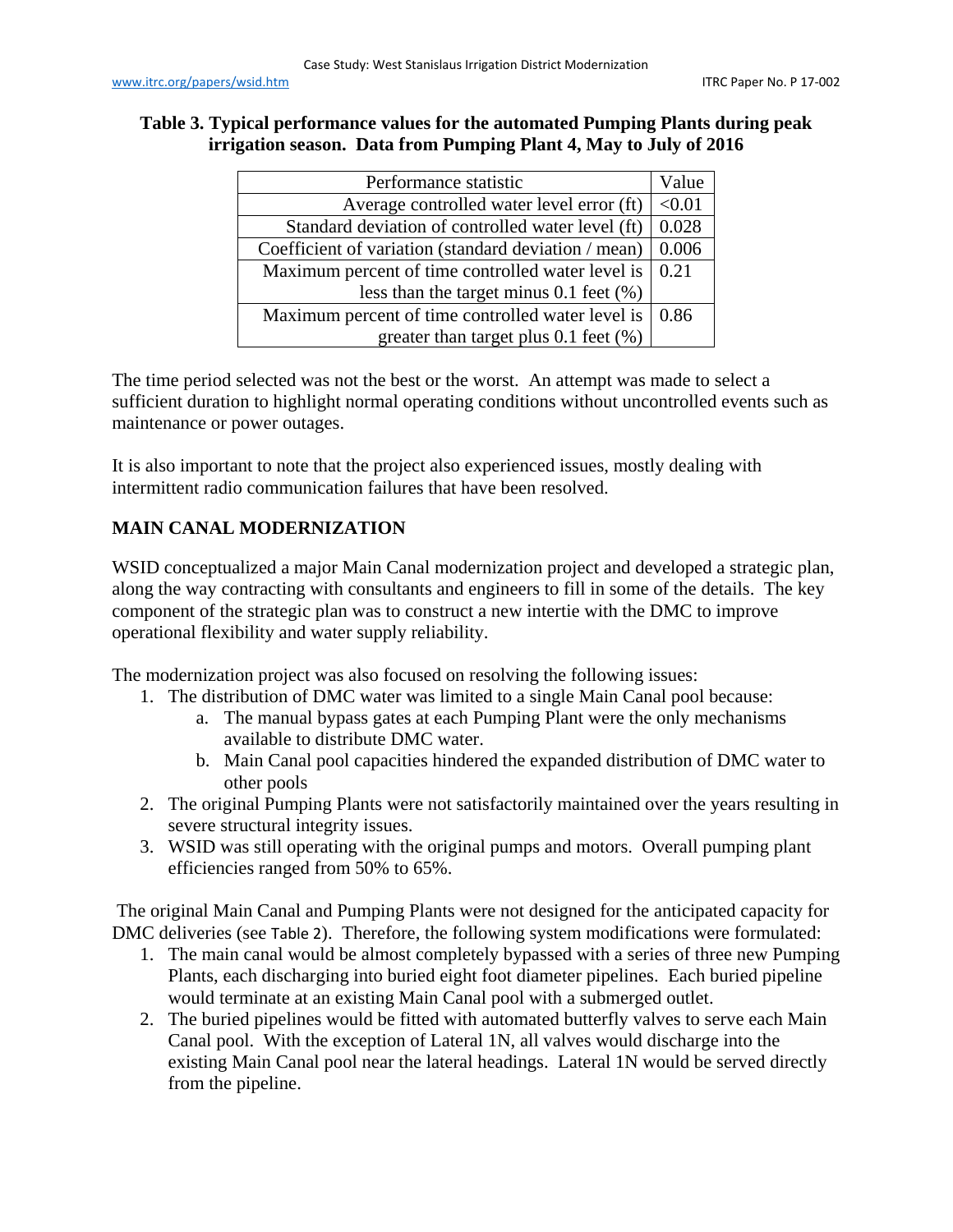3. All pumps would be fitted with either a VFD or soft-start to minimize starting current and to improve controllability.

A conceptual schematic of the plan is illustrated in [Figure 3.](#page-9-0) Another concern was distributing DMC water to lower canal pools.



*Canal pools potentially served by DMC water*



#### <span id="page-9-0"></span>**Figure 3. Proposed Main Canal modernization plan. Two remote (manual) controlled sluice gates that operators can close at the DMC intertie are not shown.**

**Additional Control Discussion.** The selection of instrumentation and the eventual control logic focused on increasing operational flexibility. For example, there are three different control types for the pumps at PP5A:

- 1. Two flow control locations. The pipeline downstream of PP5A was fitted with two flow meters, one at PP5A and one at the new DMC intertie. Control logic was developed to provide operators with the option of maintaining a target flow rate at one location or the other (but not both at the same time).
- 2. Downstream pressure control. Alternatively operators would remotely close the sluice gates at the DMC and configure the pumps to maintain a target pressure in the (now closed) discharge pipeline.

These options provide WSID operators with the flexibility to select the control type that best suites various operational criteria, including:

- 1. Deliver a fixed flow rate to the DMC
- 2. Deliver excess water not directed into any laterals to the DMC
- 3. Divert DMC water into the district. DMC diversions can range from periodic supplements to significant portions of on-farm demand depending on the flow rate target set at PP5A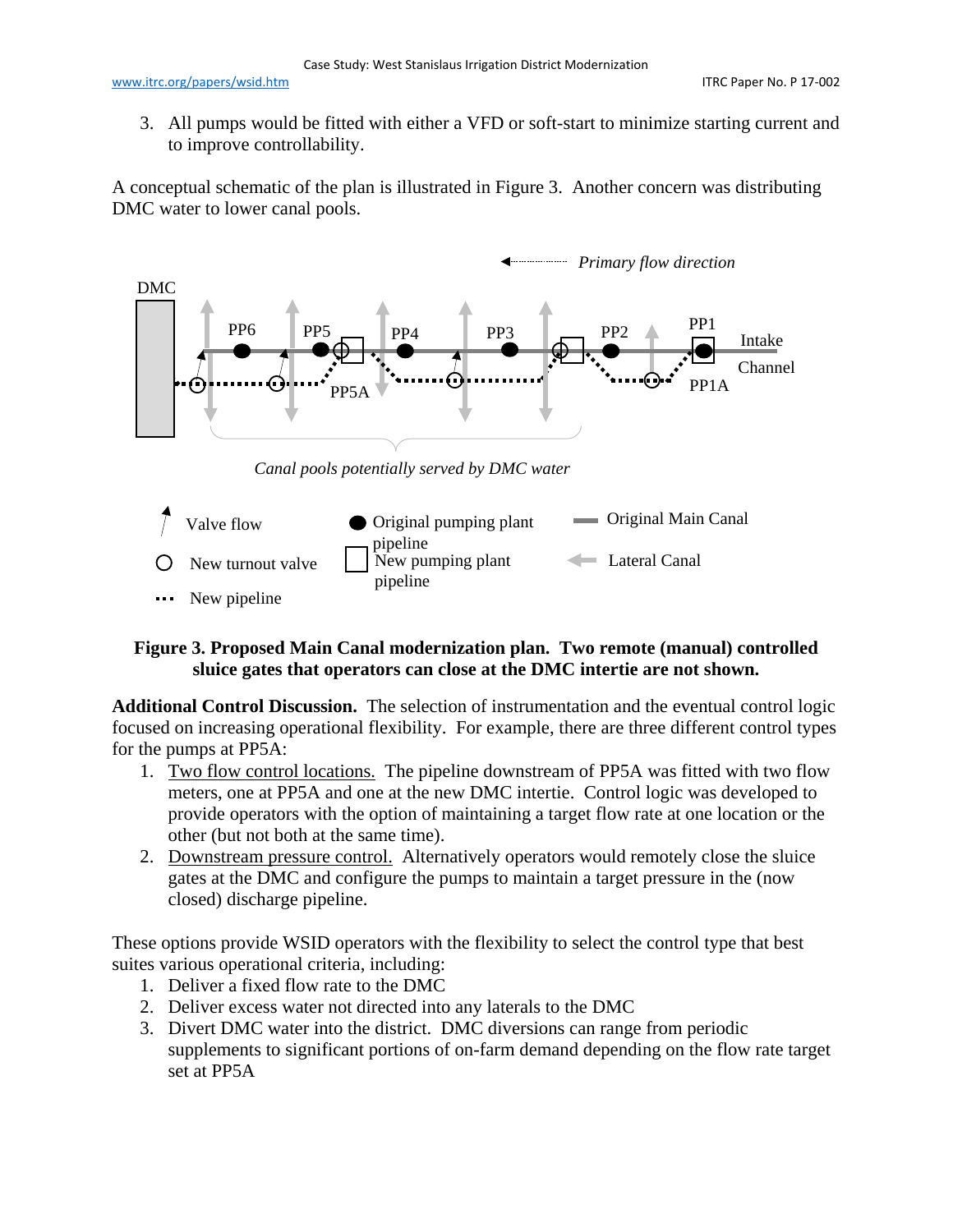4. No flow to or from DMC, all water is supplied by a combination of San Joaquin River water and groundwater

To facilitate these operational criteria, the corresponding control types for the other modernization sites are listed in **[Table](#page-10-0)** 4.

#### <span id="page-10-0"></span>**Table 4. Typical control configurations for the completed Main Canal modernization project. This table assumes the original Pumping Plants are not operating.**

| Operational<br>Criteria                        | PP <sub>5</sub> A                         | PP <sub>3</sub> A         | Automated butterfly<br>valves at each Main Canal<br>pool not directly served<br>by buried pipeline | PP <sub>1</sub> A         |
|------------------------------------------------|-------------------------------------------|---------------------------|----------------------------------------------------------------------------------------------------|---------------------------|
| Target flow rate<br>delivered to<br><b>DMC</b> | Flow control at<br>the DMC<br>intertie    |                           |                                                                                                    |                           |
| "Excess" water<br>delivered to<br><b>DMC</b>   | Flow control at<br>PP <sub>5</sub> A      | Downstream<br>water level | Downstream water level                                                                             | Downstream<br>water level |
| DMC water                                      | Flow control at                           |                           |                                                                                                    |                           |
| diverted to WSID                               | PP <sub>5</sub> A                         |                           |                                                                                                    |                           |
| No flow to/from<br>DMC                         | Downstream<br>pressure control<br>at PP5A |                           |                                                                                                    |                           |

Numerous other control schemes are possible if operations at the original Pumping Plants are considered. For example, each automated butterfly valve (serving each Main Canal pool) is also capable of automatic flow control, to be used if the original pumping plants are configured to operate under automatic downstream water level control in an emergency.

**Implementation.** Due to budget and operational continuity constraints, the project was divided into three phases.

**Pumping Plant 1A.** Pumping Plant 1A was the first phase of implementing the major Main Canal modernization project. The project included:

- A new pump station and conveyance pipeline set parallel to the original Pumping Plant 1. PP1A was fitted with 5 new, automated vertical turbine pumps. Three of the pumps are controlled by VFDs. The pipeline terminates just downstream of Pumping Plant 2, discharging into Pool 2.
- A new automated trash rack just upstream of the pump intakes
- A new piped turnout at the Lateral 1 North and 1 South lateral headings to replace the existing slide gates.

**Pumping Plant 5A.** The second phase of the Main Canal modernization project was PP5A, which included: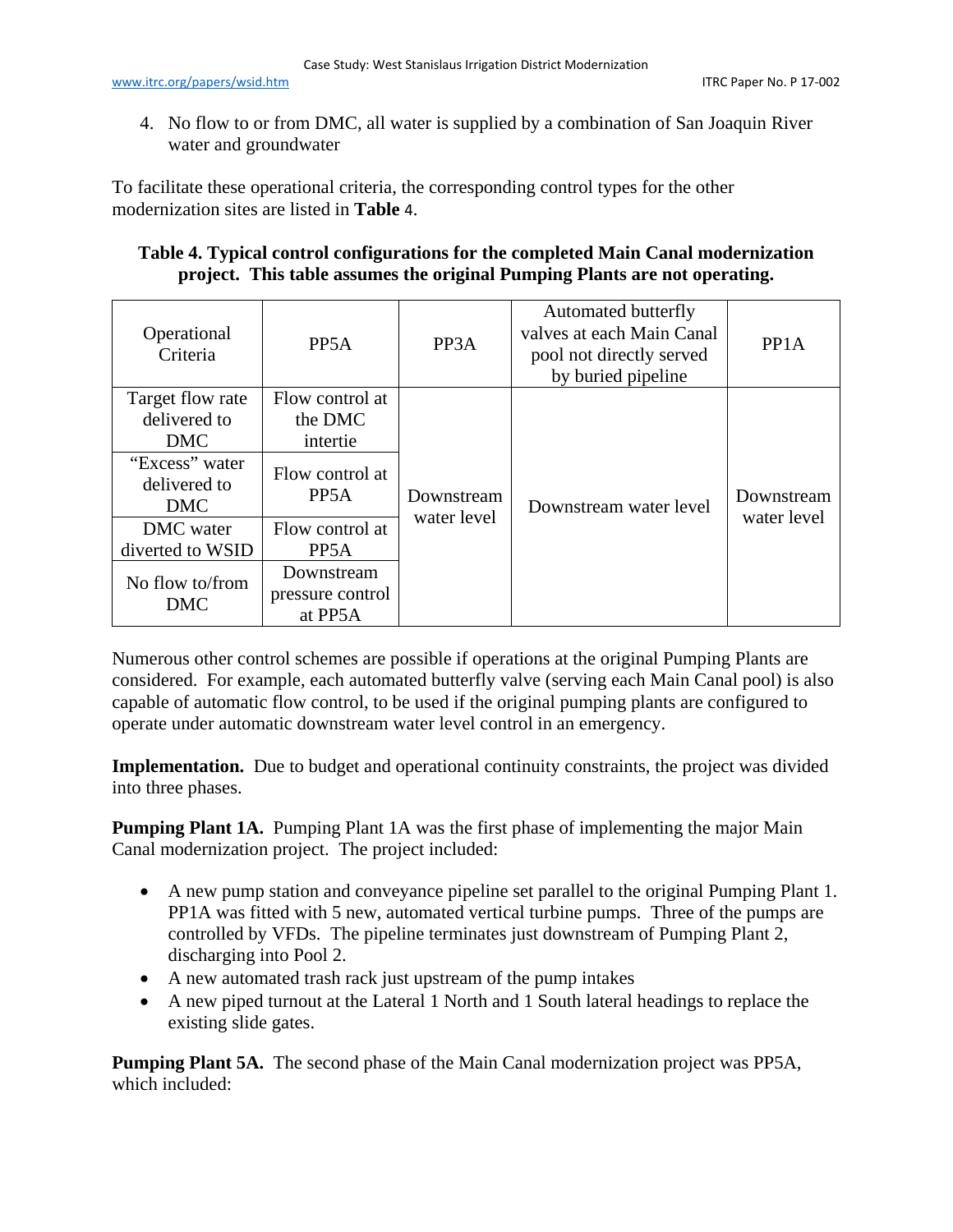- The intertie to the DMC. The structure included a new RTU, and two sluice gates integrated for remote manual position control. These gates operate in one of two positions, fully closed or fully open.
- A new pump station (PP5A) in Pool 4 just upstream of the original Pumping Plant 5. PP5A was fitted with four new pumps. Three of the pumps were fitted with VFDs.
- New automated butterfly valves servicing Pool 4, 5 and 6

**Pumping Plant 3A.** The third phase, which is still in the planning stages will be similar in design and functionality to PP1A.

## **FISH SCREEN**

The Fish Screen project was initially envisaged by WSID and natural resources agencies since 2008. In general the project is designed to provide a screened intake for fish protection and relieve pumping issues at low river stages. The project will likely include the following major components:

- 1. A new pumping station adjacent to the San Joaquin River with five new VFD-controlled vertical turbine pumps. The pumps will be automated for downstream water level control at a point just upstream of PP1A
- 2. A buried discharge pipe connecting the Fish Screen pumps with a shortened intake channel
- 3. Improved access roads
- 4. Improved flood control structures along the intake channel

# **LATERAL CANAL MODERNIZATION**

The WSID lateral canals are relatively long and are operated under manual upstream control. The result is excessive lag time, operational spill and constant human operations effort. A study to analyze and recommend modernization projects for the lateral canals began in 2015. Anticipated projects under investigation, such as lateral canal interties and regulating reservoir focus on:

- a. Capture and reuse of excess lateral canal flows
- b. Storage capacity to supplement lateral deficits
- c. Decreasing operational spill
- d. Decreasing lateral canal lag time

# **PROJECT COST EXAMPLES**

Approximate expenses incurred by WSID for SCADA project components are presented in [Table 5.](#page-12-0) It is important to note that these figures may not be transferrable to other projects, however the values provided tend to reflect the norm for custom SCADA implementations in California.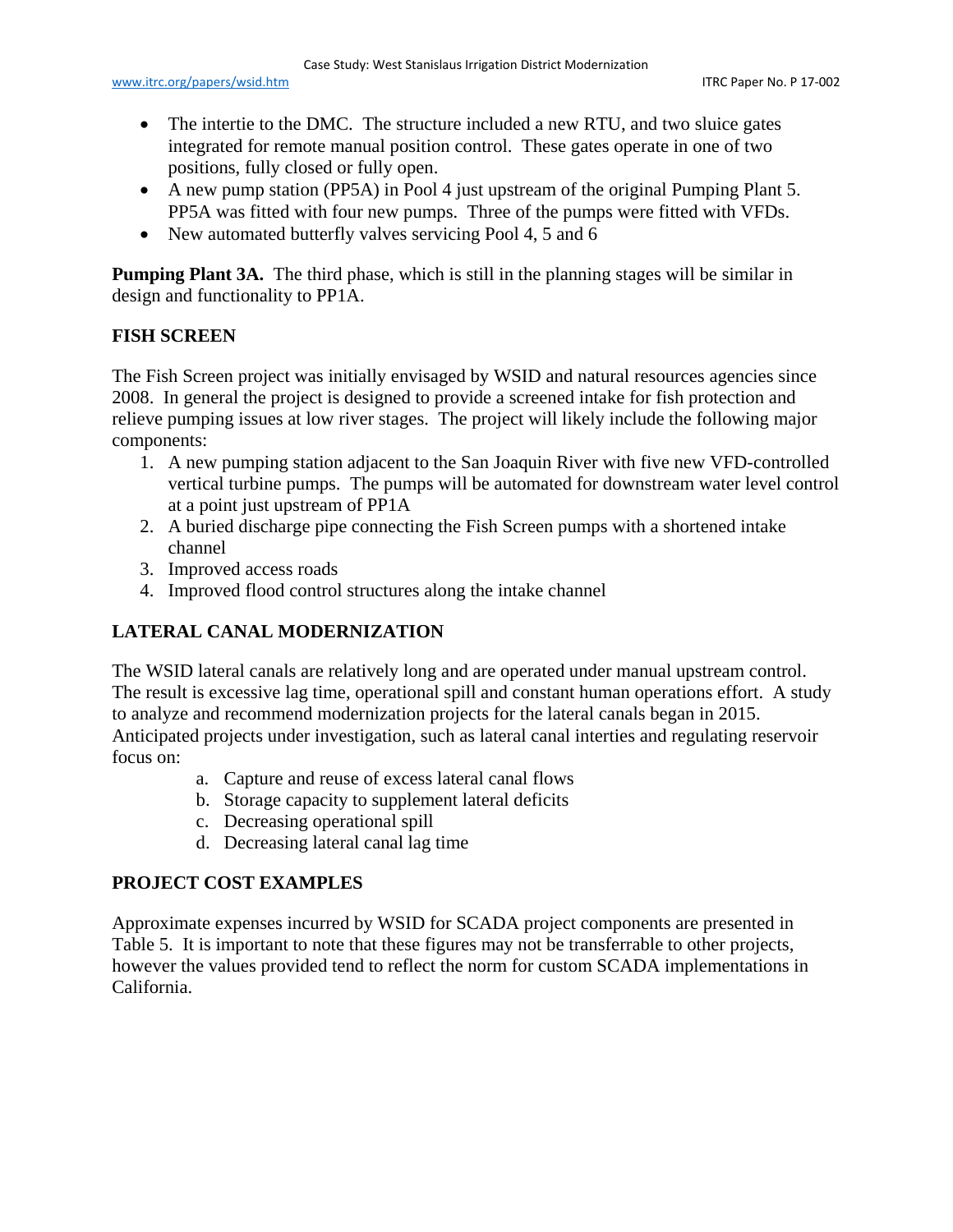## <span id="page-12-0"></span>**Table 5. Approximate expenses for various parts of the new SCADA system prior to the construction of the new pumping plants (PP1A and PP5A), not including external funding or WSID staff time**

| Item           | Major components                                                  | Approximate<br>expenses (2011 |
|----------------|-------------------------------------------------------------------|-------------------------------|
|                |                                                                   | US dollars)                   |
| <b>SCADA</b>   | A document outlining the scope and specifications for             | 20,000                        |
| Plan           | integration firms to bid, includes tasks and responsibilities for |                               |
|                | project team                                                      |                               |
| <b>New</b>     | New server, HMI configuration and license, remote access          | 90,000                        |
| <b>SCADA</b>   | desktop, work station desktop, radio, backup power supply,        |                               |
| base           | automatic alarming software, two hardened laptops,                |                               |
| station        | installation and commissioning                                    |                               |
| Pump           | PLC, Ethernet radio, 10" touchscreen, security sensors,           | 35,000                        |
| <b>Station</b> | redundant field sensors (upstream and downstream water            |                               |
| <b>RTU</b>     | levels), installation and commissioning                           |                               |
| Pump           | PLC code for operating about five pumps, one with a VFD;          | 8,000                         |
| <b>Station</b> | automatic downstream water level control. Three possible          |                               |
| <b>PLC</b>     | control target locations; using optimized control constants       |                               |
| control        | (requiring unsteady canal modeling and simulations), field        |                               |
| code           | testing and 1 year of support                                     |                               |
| North and      | Single RTU for two laterals: Same as pump station but with        | 35,000                        |
| South          | different redundant sensors (upstream water level, two            |                               |
| Lateral        | downstream water levels and two gate positions), installation     |                               |
| <b>RTU</b>     | and commissioning                                                 |                               |
| Lateral        | PLC code for operating two canal head gates in automatic          | 6,000                         |
| gate PLC       | flow control, field testing and 1 year of support                 |                               |
| control        |                                                                   |                               |
| code           |                                                                   |                               |
| Complete       | Materials and labor, all-inclusive                                | 1,105,000                     |
| <b>SCADA</b>   |                                                                   |                               |
| system and     |                                                                   |                               |
| automation     |                                                                   |                               |

## **MODERNIZATION BENEFITS**

The new flexibility provided by the modernization projects have significantly changed WSID operations. The data required to empirically evaluate the effects of modernization projects independent of any changes to operations is not possible at this time. Instead, a comparison of pumping plant efficiencies is provided in [Table 6.](#page-13-0)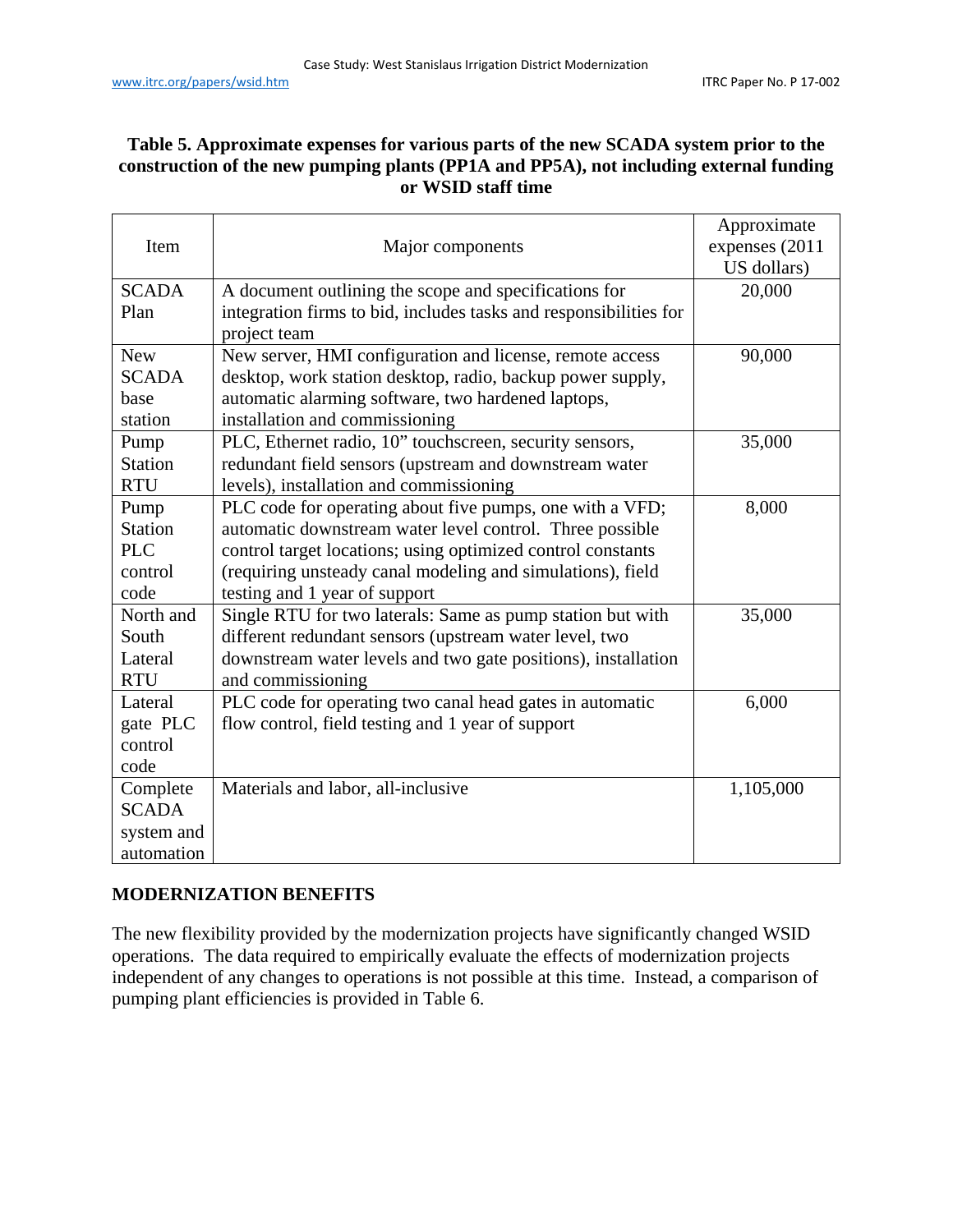<span id="page-13-0"></span>

| Category                    | <b>Irrigation Season</b> |                                         |  |
|-----------------------------|--------------------------|-----------------------------------------|--|
|                             | 2011                     | 2015 – with PP1A, PP5A and DMC intertie |  |
| Number of original Pumping  |                          |                                         |  |
| Plants in operation         |                          |                                         |  |
| Pumping plant efficiency of | $50 - 65$                | $50 - 65$                               |  |
| original Pumping Plants (%) |                          |                                         |  |
| Pumping plant efficiency of | N/A                      | $70-78**$                               |  |
| new Pumping Plants (%)      |                          |                                         |  |

#### **Table 6. Pumping efficiencies before and after Main Canal modernization**

\*\*Best estimate based on field measurements

Additional comments:

- 1. Efficiently distributing DMC water would not be possible without the project. At one point WSID operated rented diesel pumps which required over \$500,000 per month of fuel to operate.
- 2. The new DMC intertie was heavily utilized in the 2015 season. It could be speculated that permanent crop damage would have been a result if the project had not been operational.

# **MODERNIZATION PROCESS**

In this and other cases (Styles et al, 1999), a process of strategic and incremental modernization projects have been successful. Components of the process are described below:

- 1. Identify the need for holistic improvement. This is a fundamental first step that has not yet been realized by many smaller irrigation districts. In many cases, smaller irrigation districts are overburdened by other issues that monopolize staff effort.
- 2. Develop a long-term strategic plan, starting with the main canal. In addition to describing various modernization interventions, a strategic plan prioritizes projects and presents a road map for implementation based on a complete irrigation system appraisal. In many cases, re-routing or recirculating water, changing hydraulic control schemes are part of the plan.
- 3. Meet with the board and other stakeholders to develop acceptance of the project costs, and risks
- 4. Select the highest priority projects and secure funding.
- 5. Assemble a project team comprised from an array of key disciplines. Positive attitudes and teamwork are critical.
- 6. Pay special attention in developing construction sequencing phases to minimize operational disruptions during construction
- 7. Develop good project specifications for all contractors and services. Focus on field verifications, manufacturer support, training, retention and documentation.
- 8. Complete the project. When issues arise, focus on the resolution and commit to seeing things through
- 9. Chaperone staff through the training and familiarization process. Even seasoned operations staff can sometimes struggle to accept rapid changes to an old routine.
- 10. When things work, actively publicize their effectiveness and benefits to farmers and board members to develop interest in additional projects.